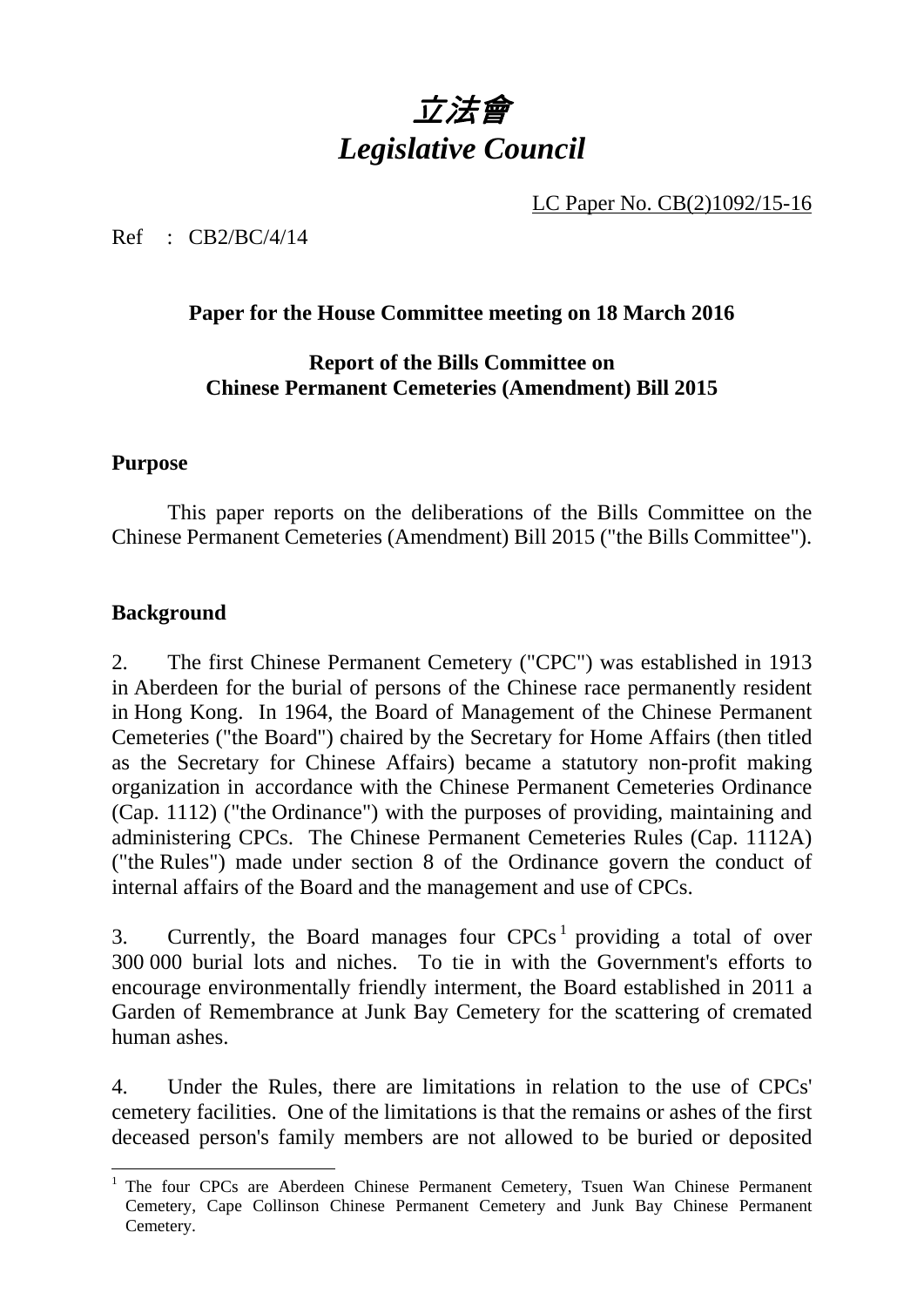together with the first deceased person in the same cemetery facility, unless they are the "close relatives" of the first deceased person. There are two types of grave spaces, i.e. non-exhumable lots (無須起回骨殖墓地) and exhumable lots (須起 回骨殖墓地)<sup>2</sup>. Only non-exhumable lots may be used for subsequent burials of close relatives' ashes. There are also limitations on the maximum number of sets of ashes that can be deposited in a niche.

5. In order to better utilize the land of CPCs to meet the increasing community needs for cemetery facilities, the Board has proposed, among others, to relax the restrictions in relation to the use of grave spaces and family niches, and recommended to the Administration amendments to the Ordinance and the Rules.

#### **The Bill**

6. The Chinese Permanent Cemeteries (Amendment) Bill 2015 ("the Bill") was introduced into the Legislative Council on 8 July 2015. The Bill, consisting of four parts, seeks to -

- (a) broaden the scope of eligible deceased persons to be interred, buried or deposited in a cemetery specified in the First Schedule to the Rules;
- (b) allow burials of human ashes in exhumable lots;
- (c) provide for the power to cremate unclaimed human remains;
- (d) amend the purposes and powers of the Board; and
- (e) provide for related matters and make technical amendments.

#### **The Bills Committee**

7. At the House Committee meeting on 9 October 2015, Members formed a Bills Committee to study the Bill. The membership list of the Bills Committee is in **Appendix I**.

8. Under the chairmanship of Hon Steven HO Chun-yin, the Bills Committee has held four meetings with the Administration. The Bills Committee has also

<sup>-</sup><sup>2</sup> Under rule 3 of the Rules, non-exhumable lots (which are allocated for burial not subject to exhumation) are of a permanent nature whereas exhumable lots have a term of expiry.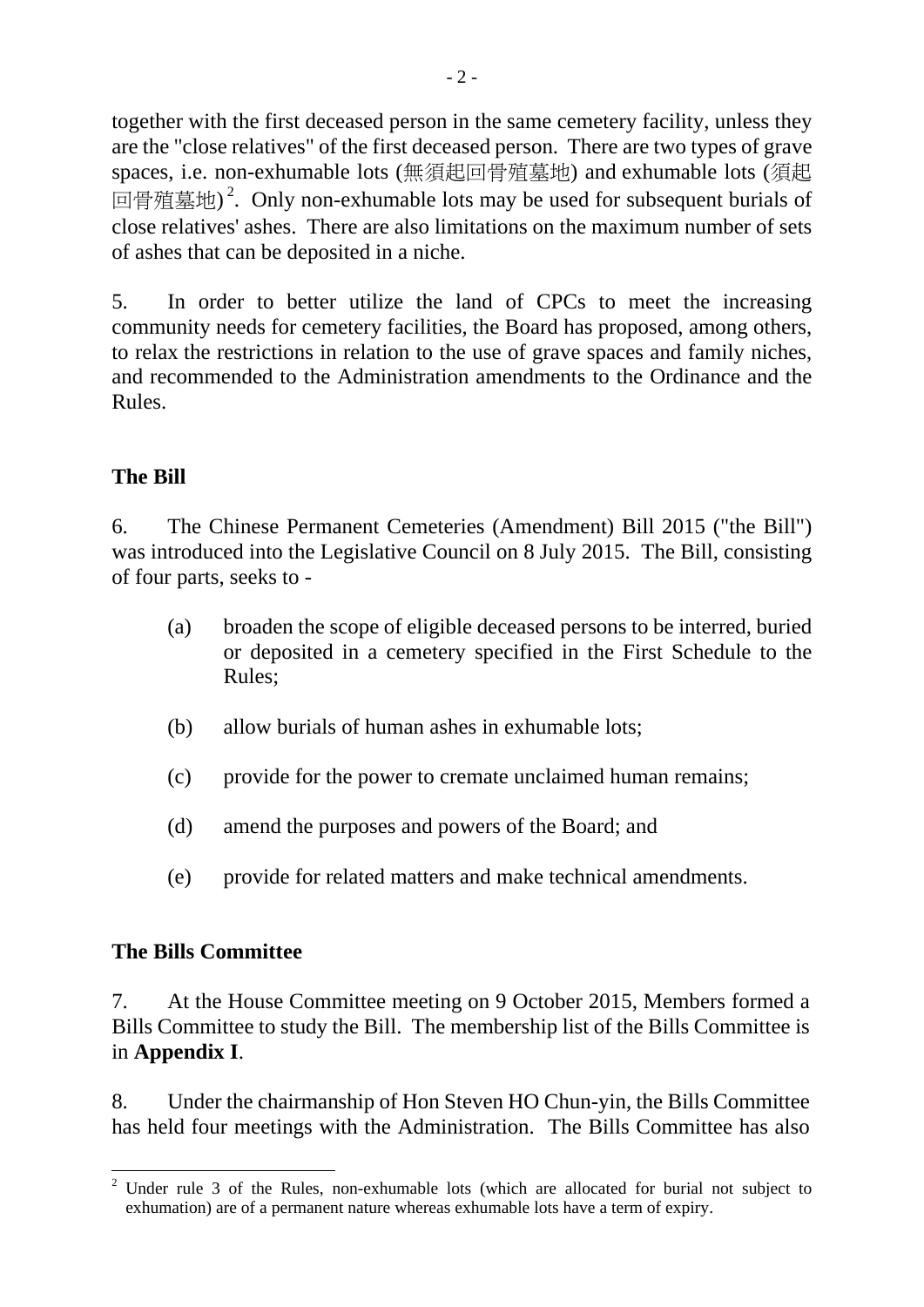received one written submission from Civic Party which has been issued vide LC Paper No. CB(2)365/15-16(01).

#### **Deliberations of the Bills Committee**

#### Scope of eligible deceased persons to be interred, buried or deposited in CPCs

#### *The Administration's proposal*

9. Under the existing rules 16, 17 and 21A of the Rules, there cannot be shared use of cemetery facilities including grave space, urn lot or family niche unless the human remains of the subsequent burial, interment or deposit are those of a close relative of the deceased first buried in the grave, interred in the urn or deposited in the niche. "Close relative" refers to a limited category of persons under rule 3 of the Rules, meaning the spouse, parent, brother, sister or direct descendant (including their wives) provided that a married woman (外嫁女) shall be deemed to be the same person as her husband and her close relatives shall be those of her husband. A married woman is therefore not eligible to be buried or deposited in a grave space, niche or urn lot with members of her paternal family.

10. Clause 10(8) and (10) of the Bill propose to expand the eligibility for subsequent burial or deposit in cemetery facilities by removing all references to "close relative" as defined under rule 3 of the Rules and substituting it by "relative". The definition of "relative" is proposed to be widened to include grandparents, great-grandparents, grandparents-in-law and great-grandparentsin-law, brothers-in-law, sisters-in-law as well as other family members. The proposed amendments under clauses 14, 21, 23 and 26 provide that subsequent burials of human remains, skeletal remains or ashes are permitted if they are those of relatives of the first eligible deceased buried in the grave space, interred in the urn or deposited in the ossuary niches or family niches. The proposed amendments will enable the burial, interment or deposit of the human remains or ashes of a married woman with her paternal family.

#### *Eligibility for first interment, burial or deposit*

11. The Legal Adviser to the Bills Committee has pointed out to the Bills Committee that six categories of persons are specified as permanent residents of the Hong Kong Special Administrative Region ("HKSAR") under paragraph 2 of Schedule 1 to the Immigration Ordinance (Cap. 115) ("IO") whereas "permanently resident in Hong Kong" under section 2 of the Ordinance and rule 3 of the Rules refers to the continuous residency requirement for a total of not less than seven years or the right to land and to remain free of conditions of stay in Hong Kong. The Bills Committee has enquired whether those persons who have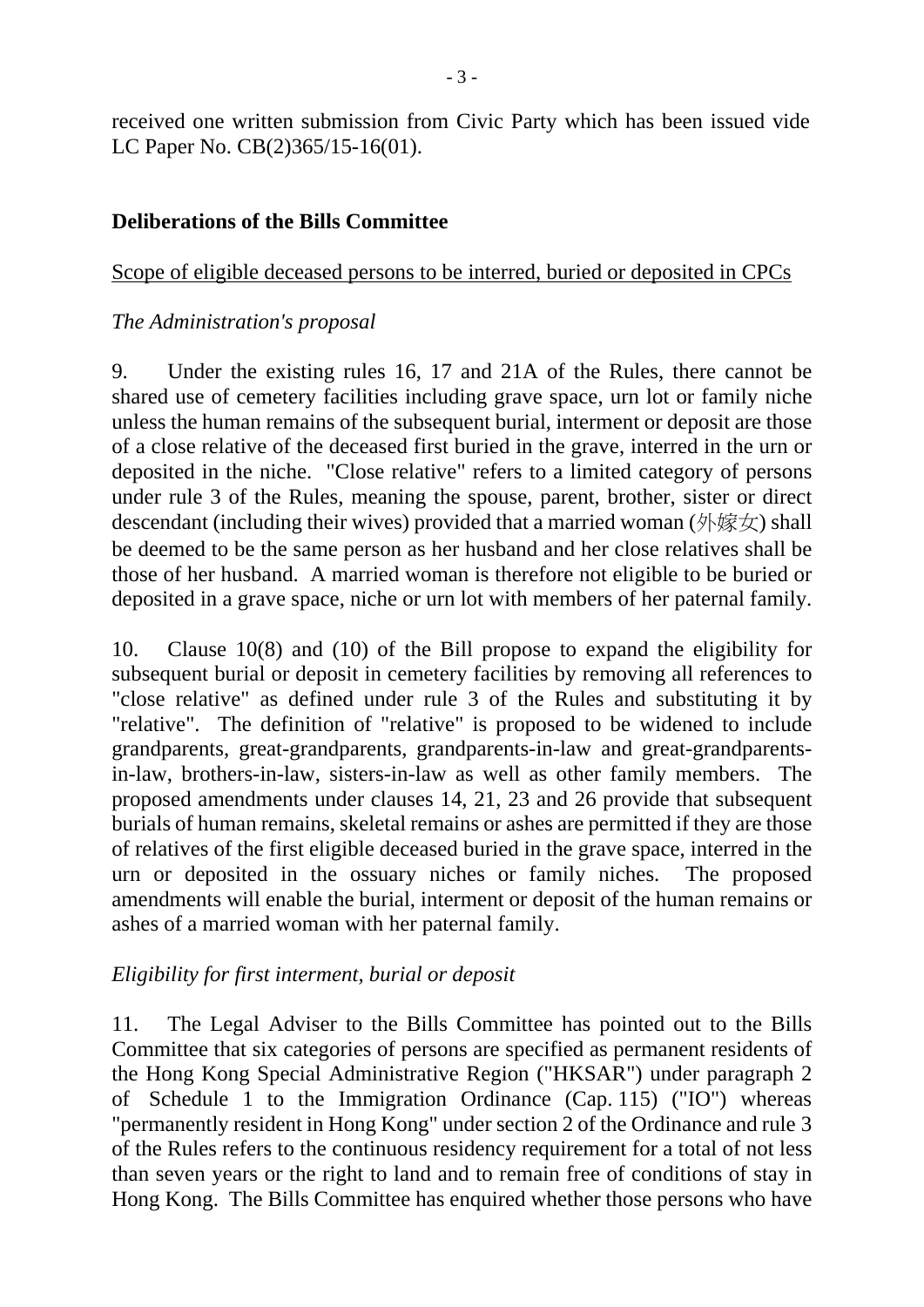acquired the permanent resident status under Article 24 of the Basic Law and paragraph 2 of Schedule 1 to IO (e.g. a "doubly non-permanent resident" child born in Hong Kong (whose parents were not Hong Kong permanent residents at the time of the birth of the child) after the establishment of HKSAR and died at the age of five) will be regarded as "permanently resident in Hong Kong" under section 2 of the Ordinance and rule 3 of the Rules. The Legal Adviser to the Bills Committee has pointed out that a Hong Kong permanent resident enjoys the right of abode in Hong Kong under section  $2A$  of  $IO<sup>3</sup>$  which is different from that of the "permanently resident in Hong Kong" under section 2 of the Ordinance and rule 3 of the Rules which only refer to the continuous residency requirement for a total of not less than seven years or the right to land and to remain free of conditions of stay in Hong Kong. Query has been raised as to whether the definition of "permanently resident in Hong Kong" under section 2 of the Ordinance and rule 3 of the Rules reflects the Administration's policy intent and whether the Administration should modify the definition of "permanently resident in Hong Kong" having regard to Article 24 of the Basic Law and by making reference to the relevant provisions of IO.

12. According to the Administration, the Board does make reference to Schedule 1 to IO in determining "permanently resident in Hong Kong" and the current construction does not bar the Board from making such reference and provides a more relaxed definition of "permanently resident in Hong Kong". The Bills Committee has enquired with the Administration as to what extent the scope of persons who are "permanently resident in Hong Kong" under section 2 of the Ordinance and rule 3 of the Rules is wider than "Hong Kong permanent resident" under section 2A(1) and paragraph 2 of Schedule 1 to IO and has asked the Administration to provide examples of the circumstances under which certain categories of persons who have not acquired permanent resident status under IO but can be regarded as "permanently resident in Hong Kong" under section 2 of the Ordinance and rule 3 of the Rules. The Administration has responded that "permanently resident in Hong Kong" in relation to any person, pursuant to rule 3 of the Rules, means "continuous residence in Hong Kong for a total period of not less than seven years or the right to land in Hong Kong and to remain free of conditions of stay for the purposes of IO." Apart from the six categories of persons who have acquired the permanent resident status under paragraph 2 of Schedule 1 to IO, "permanently resident in Hong Kong" also includes other persons who have the right to land in Hong Kong and to remain free of conditions of stay, e.g. "former Hong Kong permanent residents". The Administration has confirmed that "permanently resident in Hong Kong" under section 2 of the Ordinance and rule 3 of the Rules include the six categories of persons which are specified as the permanent residents of HKSAR under paragraph 2 of Schedule 1

-

 $3$  Under section 2A(1) of IO, a Hong Kong permanent resident enjoys the right of abode in Hong Kong, that is to say he has the right (a) to land in Hong Kong; (b) not to have imposed upon him any condition of stay in Hong Kong, and any condition of stay that is imposed shall have no effect; (c) not to have a deportation order made against him; and (d) not to have a removal order made against him.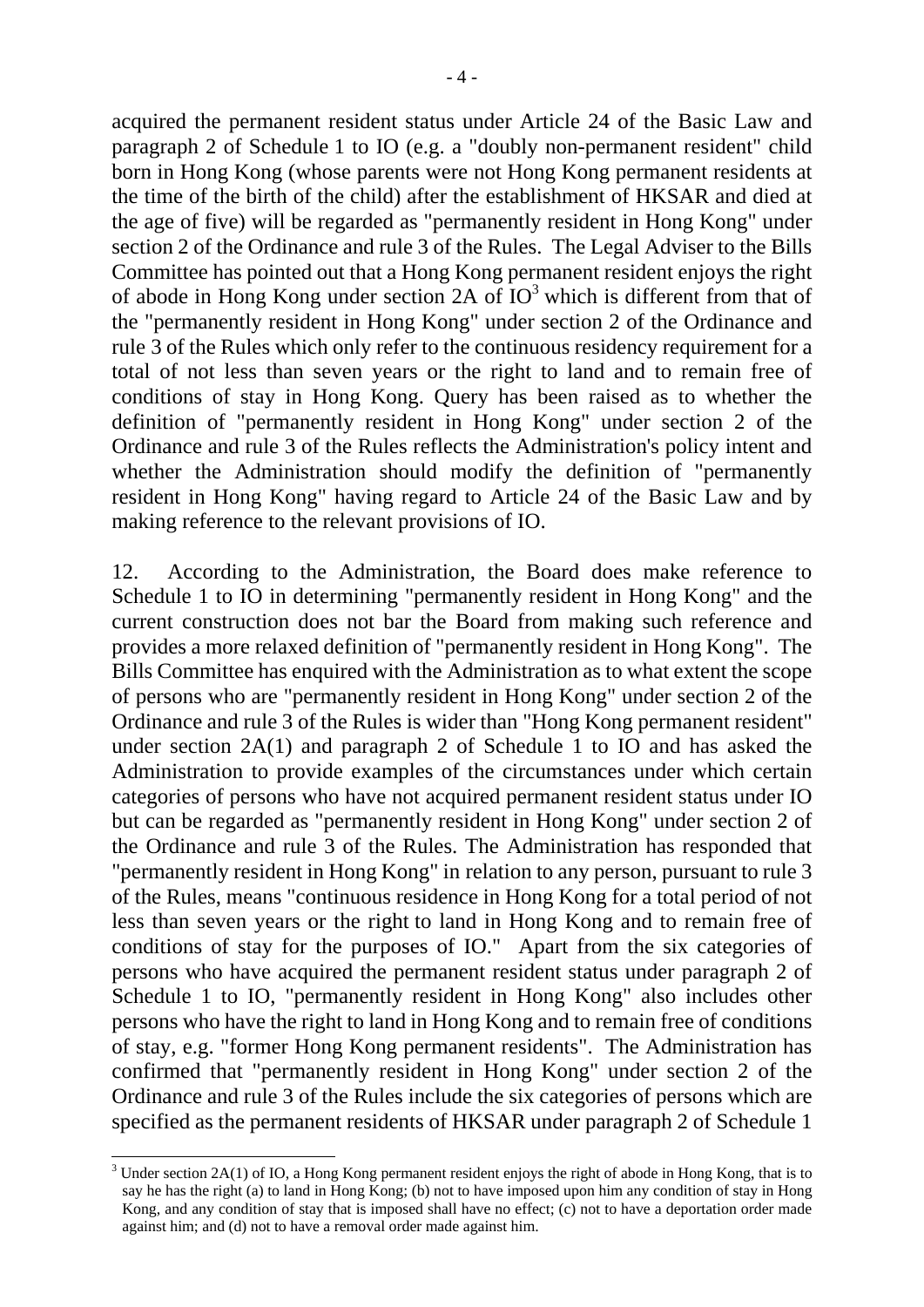to IO. The Administration has also assured members that it is the intention of the Bill to broaden the eligibility for the first interment, burial or deposit in CPCs, and the current definition of "permanently resident in Hong Kong" provides a wider definition than "permanent resident in Hong Kong". Hence, the Administration considers it not necessary to amend the definition with reference to section 2A(1) of IO.

#### *Eligibility for subsequent burial or deposit*

13. Members in general are supportive of the proposed expansion of the scope of deceased persons eligible to be buried or deposited in CPCs. Regarding the definition of "relative", the Administration has confirmed the policy intent that in deducing the relationship of "relative", a step child of a person will be treated as the child of a person, an adopted child will be treated as the child of a person by whom he was adopted and a child born out of wedlock will be treated as a legitimate child and any relationship of the half-blood will be treated as a relationship of the whole blood. Some members including Hon CHAN Chi-chuen and Dr Hon Helena WONG, however, remain concerned about the clarity of the Rules. There are suggestions that for avoidance of doubt, the proposed amended rule 3 should spell out clearly that the term "descendant" under clause 10(8)(e) covers step-child, adopted child and illegitimate child born out of wedlock. If an exhaustive definition of the term "descendant" is not to be provided in the Rules, the Administration should make reference to how the term "kinship" is defined in the Food and Environmental Hygiene Department ("FEHD")'s administrative guidelines governing the use of public niches to empower the Board to determine whether the subsequent deceased is in close relationship with the first deceased, so as to allow the Board more flexibility in considering applications for subsequent burials or deposits. In a similar vein to clause 10(8), the Administration should spell out clearly in the Bill that a child under the proposed amended rule  $4(2)(c)$  (as amended by clause 11) will include a step-child, adopted child and an illegitimate child.

14. In response to members' views and suggestions, the Administration has agreed to propose Committee stage amendments ("CSAs") to stipulate clearly in rule 3 of the Rules that the following relationship between two persons will be covered for the purposes of the Rules -

- (a) a child of a person includes
	- (i) a child of the person born out of wedlock;
	- (ii) an adopted child of the person;
	- (iii) a step-child of the person; and
- (b) a half-blood brother or sister of a person is to be treated as a brother or sister of the person.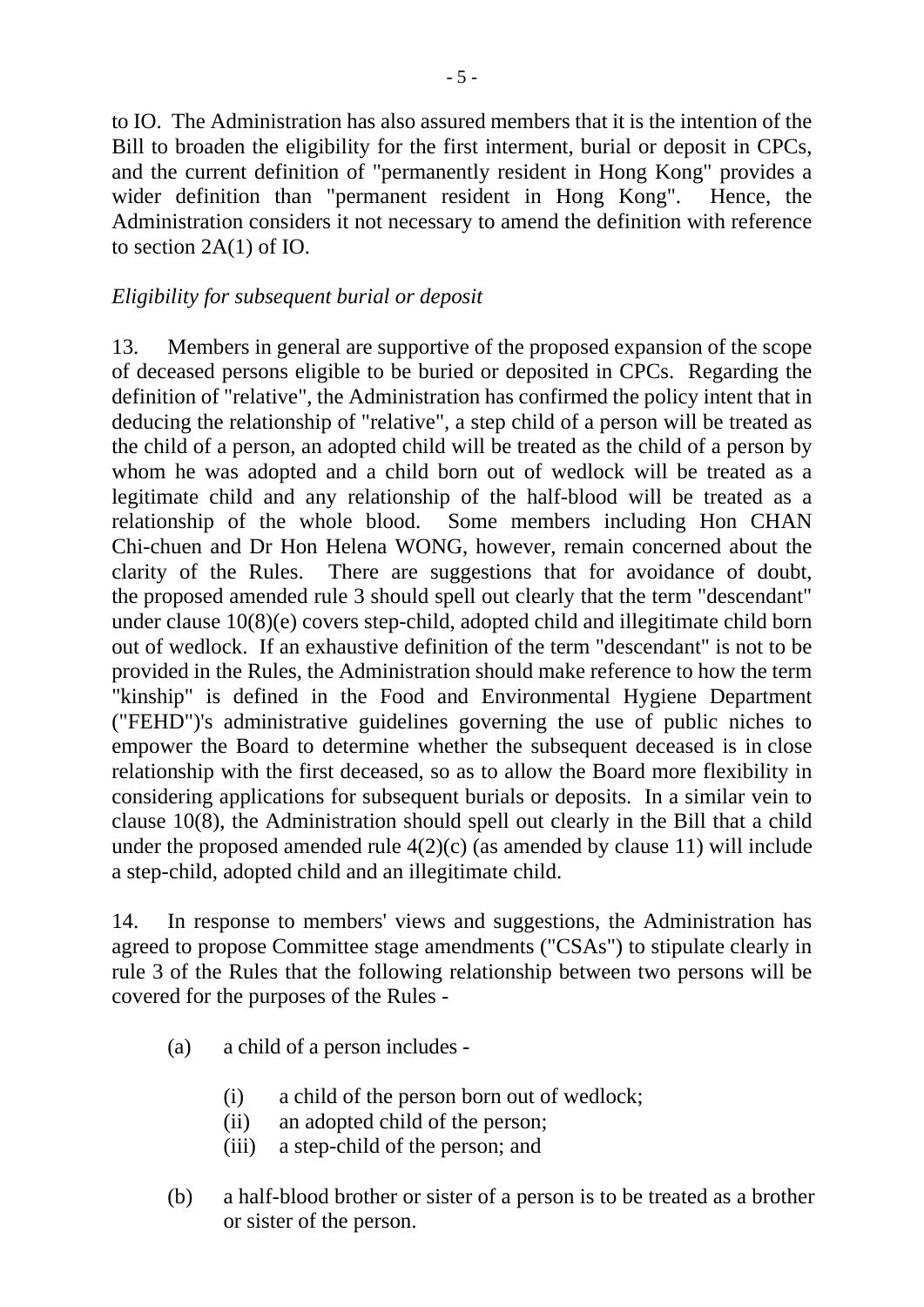15. Some members including Hon Cyd HO, Hon CHAN Chi-chuen and Dr Hon Helena WONG share a similar view that the restrictions in relation to subsequent/multiple burials or deposits in CPCs' cemetery facilities should be further relaxed such that the first deceased person's homosexual partner, opposite-sex cohabitants, "sworn brother (結拜兄弟)" or "sworn sister (金蘭姊 妹)" will also be allowed to be buried or deposited together with the first deceased person. The Administration has explained that under the existing Rules, the requirement of "relative" is not applied to subsequent deposit of cremated human ashes in ordinary niches. This means that it is possible for the ashes of the first deceased person's homosexual partner, "sworn brother" or "sworn sister" to be deposited together with the first deceased person in the same ordinary niche in CPCs. Yet, for family niches, the Board considers that the requirement of "relative" upon the passage of the Bill, should still apply, so as to uphold traditional values of family.

#### Allowing subsequent burials of human ashes in exhumable lots

16. Under the existing rules 16 and 17 of the Rules, subsequent burials of close relatives' ashes may be permitted in non-exhumable lots but not in exhumable lots. Clauses 18 and 19 of the Bill seek to remove such restriction. Clause 14 adds a new rule 7A to the Rules to the effect that subsequent burials of ashes are allowed in both exhumable and non-exhumable lots provided that they are those of a relative of the first eligible deceased buried in the grave space.

17. While supporting the proposed relaxation, there is a view that for better utilization of the land resources, permittees<sup> $4$ </sup> should be provided with greater flexibility in arranging multiple burials/deposits of remains/ashes in CPCs' cemetery facilities. For example, if a permittee has purchased two or more non-exhumable grave spaces/lots/niches in CPCs, he/she should be allowed to remove from one of the facilities the remains of the first deceased persons for reburial in the other facilities. The permittee may then flexibly arrange burials of remains of other deceased family members in the lot/niche so vacated.

18. According to the Administration, permittees can arrange for "relocation/ co-location" of the urns of ashes of their deceased family members through multiple deposits of the urns in the same family niche in a particular CPC. However, in accordance with the Rules, the cemetery facilities including grave spaces, urn lots or niches in CPCs should be reverted to the Board if the skeletal human remains/ashes of the first deceased buried/deposited in that cemetery facility have been removed. While a permittee can arrange subsequent burials of his/her family members together in the same non-exhumable lot, he/she has to

<sup>4</sup> Under rule 3 of the Rules, a "permittee" means a person to whom the Board has allocated a grave space, urn space, or niche and includes a subscriber, the successor in title to the original permittee and the legal heir of the person whose remains are buried in a space.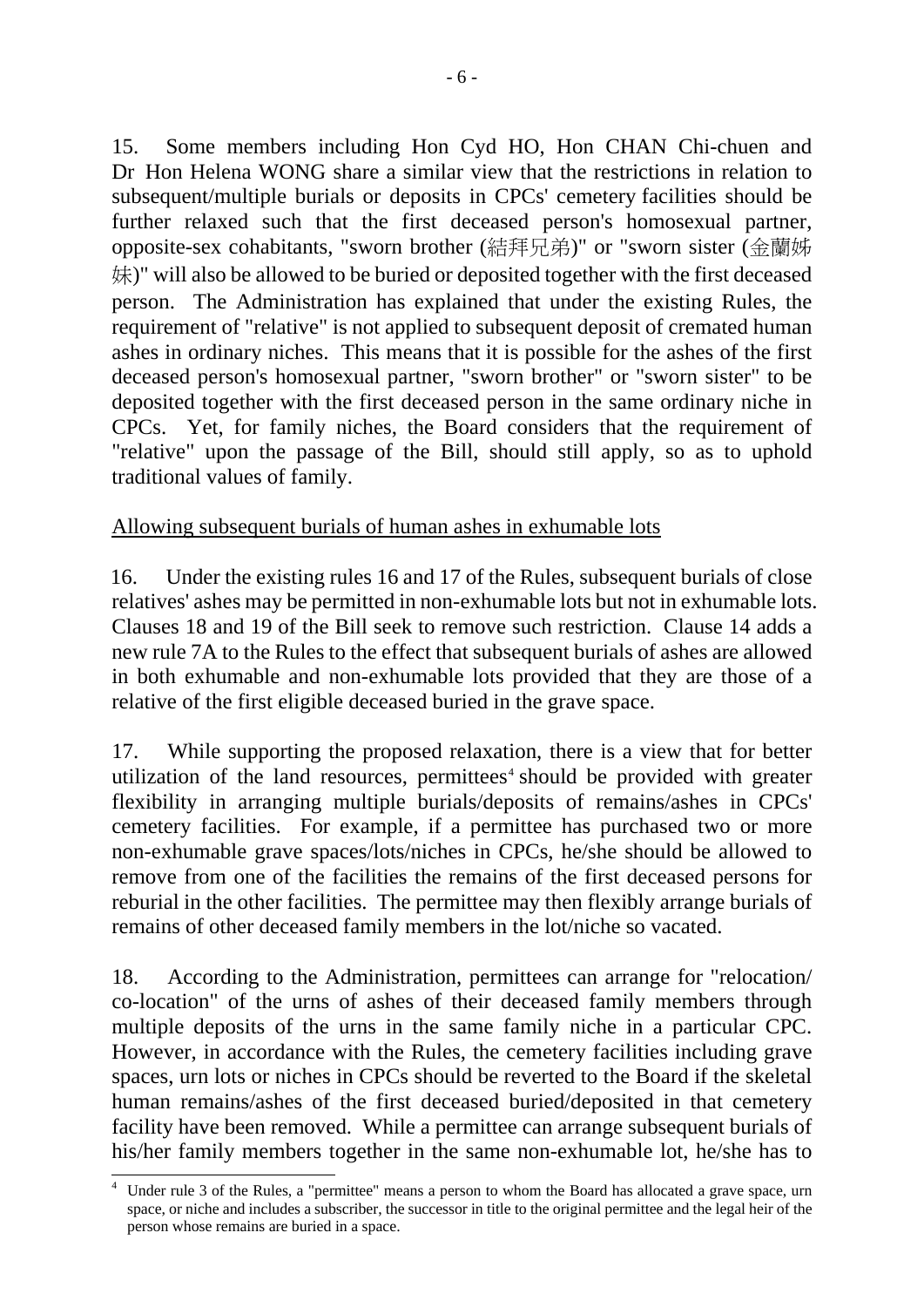revert the other vacant lot to the Board after the removal of the remains of the deceased first buried in that lot. The Administration has emphasized that the Board determines the eligibility for subsequent burials or deposits based on the relationship/family tie of the deceased to the first deceased person. If the remains/ashes of the deceased first buried/deposited in the grave space/niche are removed, there will be no basis for the Board to determine the eligibility for subsequent burials or deposits. Besides, there are possibilities that vacant lots/niches may be abused by some permittees for burials or deposits of ineligible deceased persons, which may give rise to speculation activities including illegal transfer of cemetery facilities. In the Administration's view, a balance has to be struck between facilitating the public to use the cemetery facilities in CPCs and safeguarding the proper use of the facilities.

#### Removing the restriction on the maximum number of sets of ashes that can be deposited in a niche

19. Under the existing rules 20(5) and 21A(4) of the Rules, the maximum sets of human ashes that can be deposited into an ordinary niche and a family niche are respectively set at two and four. Clauses 23, 24 and 26 of the Bill seek to remove such restrictions and to empower the Board to determine the maximum number of sets of skeletal remains or ashes to be deposited in an ossuary niche, an ordinary niche or a family niche.

20. A majority of the Bills Committee members are supportive of the proposed removal of the restriction on the maximum number of sets of ashes that can be deposited in a niche in CPCs, as it will give permittees flexibility in using the cemetery facilities in CPCs. Hon WONG Kwok-hing is, however, concerned whether the above proposal is in line with the prevailing practices of FEHD in restricting the use of public niches. The Administration's advice is that the ordinary niche and the family niche in CPCs are roughly equal in size to the standard and large niches provided by FEHD. Subsequent to FEHD's relaxation measure in 2014, each standard niche may accommodate more than two sets of cremated ashes, while each large niche may accommodate more than four sets, if applicants so prefer. By making reference to FEHD's arrangements, the Board proposes to remove the restriction on the maximum number of sets of ashes that can be deposited in a niche to allow each ordinary and family niche to accommodate respectively more than two and four set of ashes. The Board will be empowered to determine the maximum number of sets of ashes to be deposited in a niche. This will allow better utilization of the niches provided in CPCs.

21. Dr Hon Helena WONG takes the view that it is necessary to specify a limit on the sets of skeletal remains or ashes that can be deposited in niches in CPCs, instead of empowering the Board to determine the maximum number of sets of skeletal remains or ashes for deposit in the niches. The permittees should be informed of the relevant restrictions when they buy the niches so that they can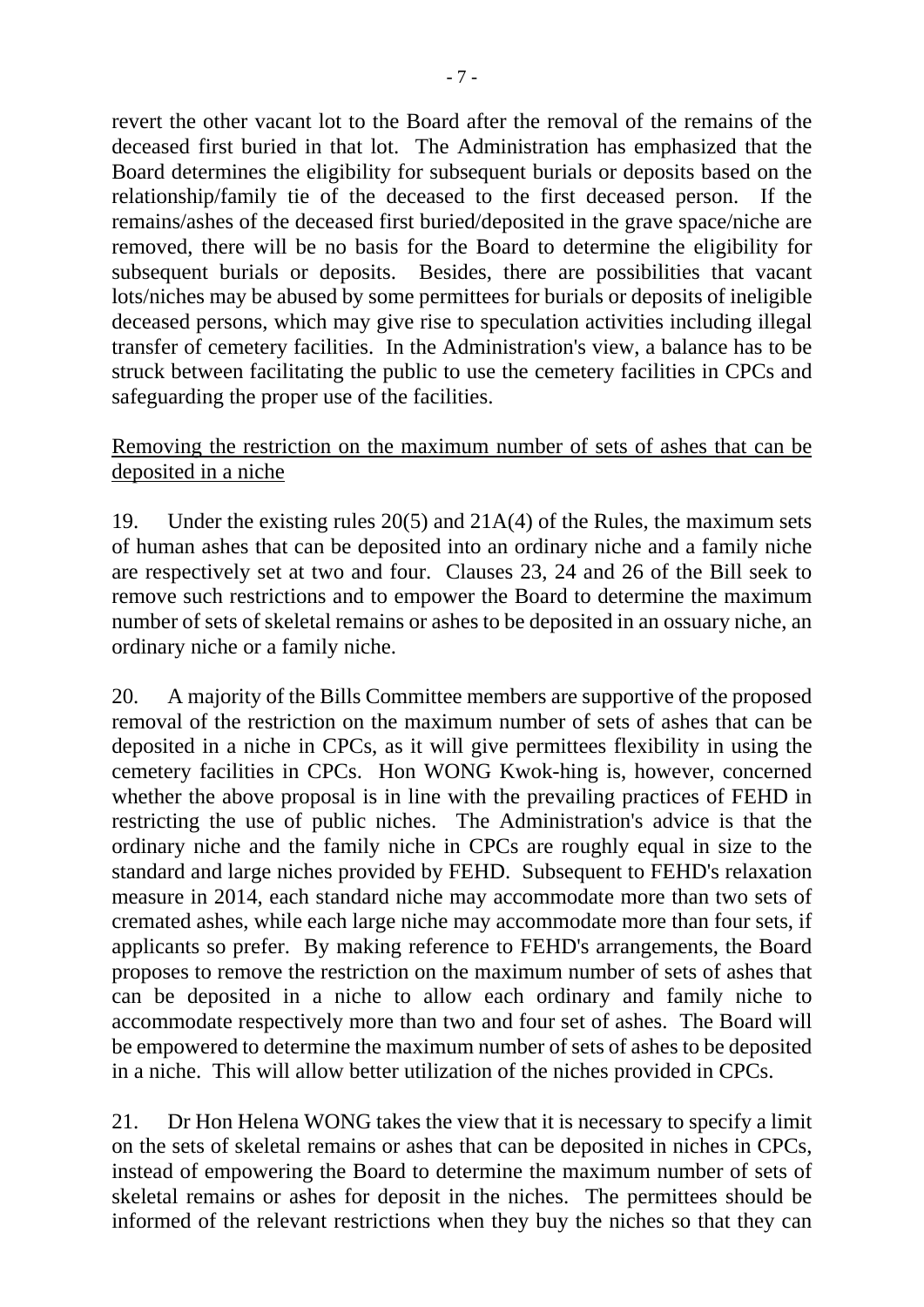plan how to make the best use of the facilities. She has expressed concern that the absence of restriction on the maximum number of sets of ashes that can be deposited in a niche may result in unlimited burial of remains or deposit of ashes in cemetery facilities in CPCs, bringing about various problems including impacting on the traffic flow in the vicinity of CPCs during annual festivals for paying respect to ancestors.

#### Empowering the Board to cremate unclaimed human remains

22. Under the existing rule 14 of the Rules, where a permittee does not disinter and remove the human remains buried in an exhumable lot upon the expiry of the initial term of 10 years or if extended, the extended term, the Board may disinter and remove the human remains if (a) the Board's intention to disinter has been published in the Gazette and in not less than two local Chinese newspapers and (b) six months have elapsed from the date of such publication. However, the Ordinance and the Rules do not empower the Board to cremate the disinterred human remains.

23. Clause 8(4) of the Bill seeks to empower the Board to make rules for the cremation of unclaimed human remains. Clause 16 also adds a new rule 14A to the Rules to provide that the Board may cremate the human remains removed from an exhumable lot if the following conditions are met -

- (a) the permittee of the lot has not arranged with the Board for their disposal within six years from the expiry of the term of the lot;
- (b) the Board has published a notice in the Gazette and in at least two local Chinese newspapers stating that the Board intends to cremate the human remains; and
- (c) six months after the publication of the notice, the permittee still has not arranged with the Board for the disposal of the human remains.

24. The Bill makes it clear that the proposed power of the Board to cremate unclaimed human remains under the new rule 14A will not apply to an exhumable lot allocated by the Board before the commencement of the relevant amendments, nor will it apply to an exhumable lot whose term is not extended after the relevant amendments have come into operation (new rule 28(2) of the Rules as added by clause 31).

25. The Administration has informed the Bills Committee that before publishing notice in the Gazette and local Chinese newspapers stating its intention to disinter and remove the human remains and ashes from an exhumable lot (the amended rule 14(2)(b) of the Rules) or to cremate the unclaimed human remains removed from the lot (the new rule 14A(b) of the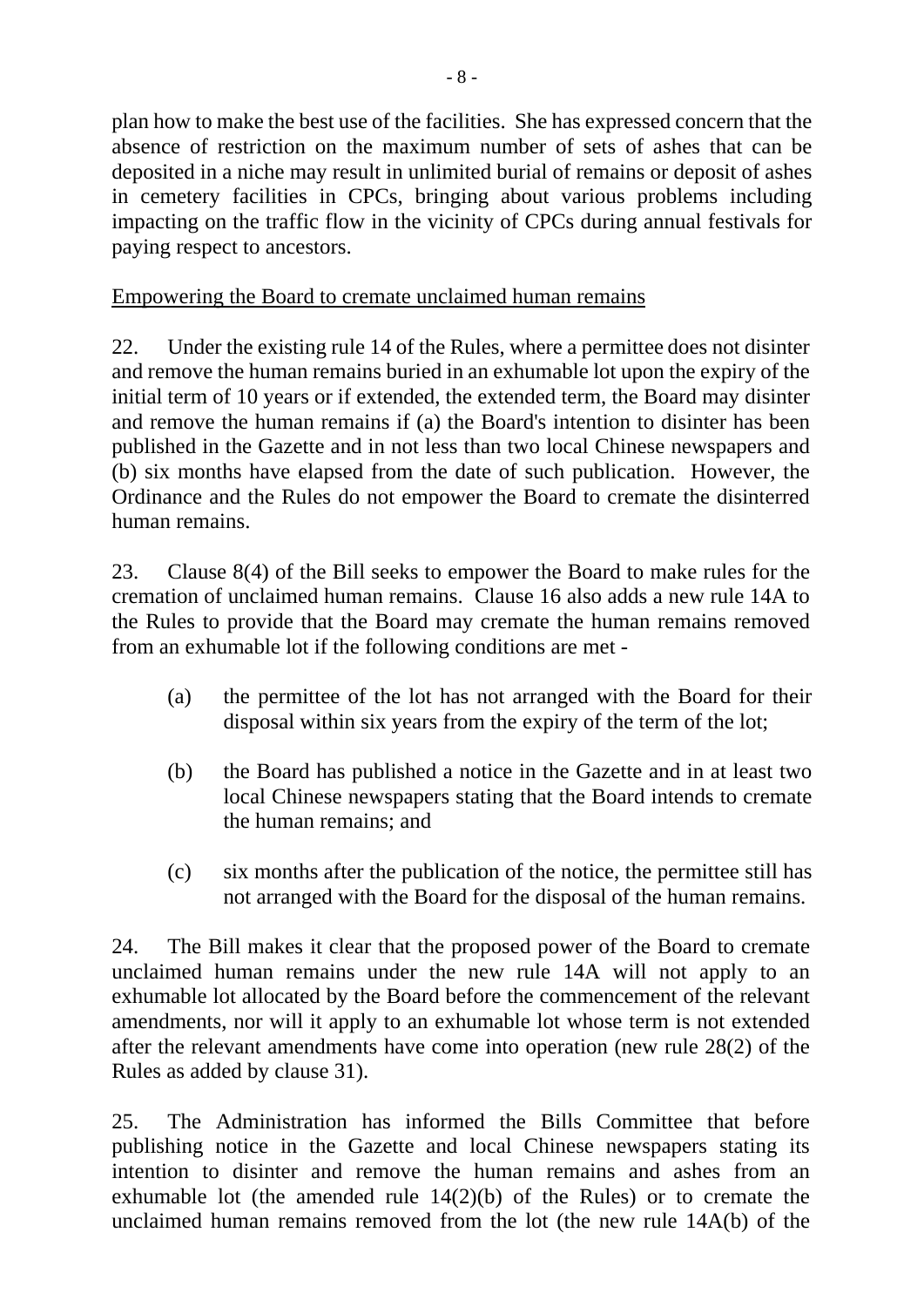Rules), the Board will endeavor to contact the permittee through other means including his/her last known mailing address, telephone number, email address, etc. The Legal Adviser to the Bills Committee has suggested the Administration to consider spelling out clearly in the Bill (a) such other modes of service of notice and (b) that such other means of contacting the permittee will have to be exhausted, or in cases if it is not practicable to serve the notice on the permittee via such means, before notice is published in the Gazette and in two local Chinese newspapers. Some members including the Chairman, Dr Hon Kenneth CHAN and Dr Hon Helena WONG have further suggested that the Administration should consider making it a requirement that the Board will publish the notice also in English newspapers, having regard to the possibility that some of the descendants of the deceased persons buried in CPCs may not be able to read Chinese and hence aware of the Board's announcement in Chinese newspapers of its intention of disinterment, removal and cremation.

26. Having considered the Bills Committee's views, the Administration has advised that to ensure that permittees or their descendants who are not conversant with Chinese will have an opportunity to learn from the newspapers that the Board will soon disinter and remove human remains and ashes from an exhumable lot or cremate human remains removed from an exhumable lot, it will put forward CSAs to specify in the Rules that the Board shall publish a notice in the Gazette and in at least two local Chinese newspapers and at least one local English newspaper stating the above intention. If the permittee has not contacted the Board six months after the publication of the notice, the Board may disinter and remove the human remains and ashes, or cremate unclaimed human remains and ashes.

27. The Administration has emphasized that the Board will make every effort to contact the permittee through other means in addition to those specified in the relevant provisions of the Rules. According to the Board's established practice, it will try to contact and notify the permittee as far as possible of its intention to disinter and remove human remains and ashes from an exhumable lot held by the permittee. The arrangements will be communicated to the permittees when they subscribe for the burial lot and clearly set out in the relevant document "Burial Lot Subscription: Conditions and Guide". In actual practice, the Board will also request the permittee to provide other contact methods, e.g. telephone number and email address, through which the Board will contact the permittee about six months prior to the expiry of the term. The Board will set out more clearly such arrangements and contact methods in "Burial Lot Subscription: Conditions and Guide" in future. As the contact methods mentioned above may change with changing social practices, advancement in science and technology or under special circumstances of individual permittees, the Administration does not intend to list all the methods available exhaustively in the Rules in order to allow more flexibility in actual operation.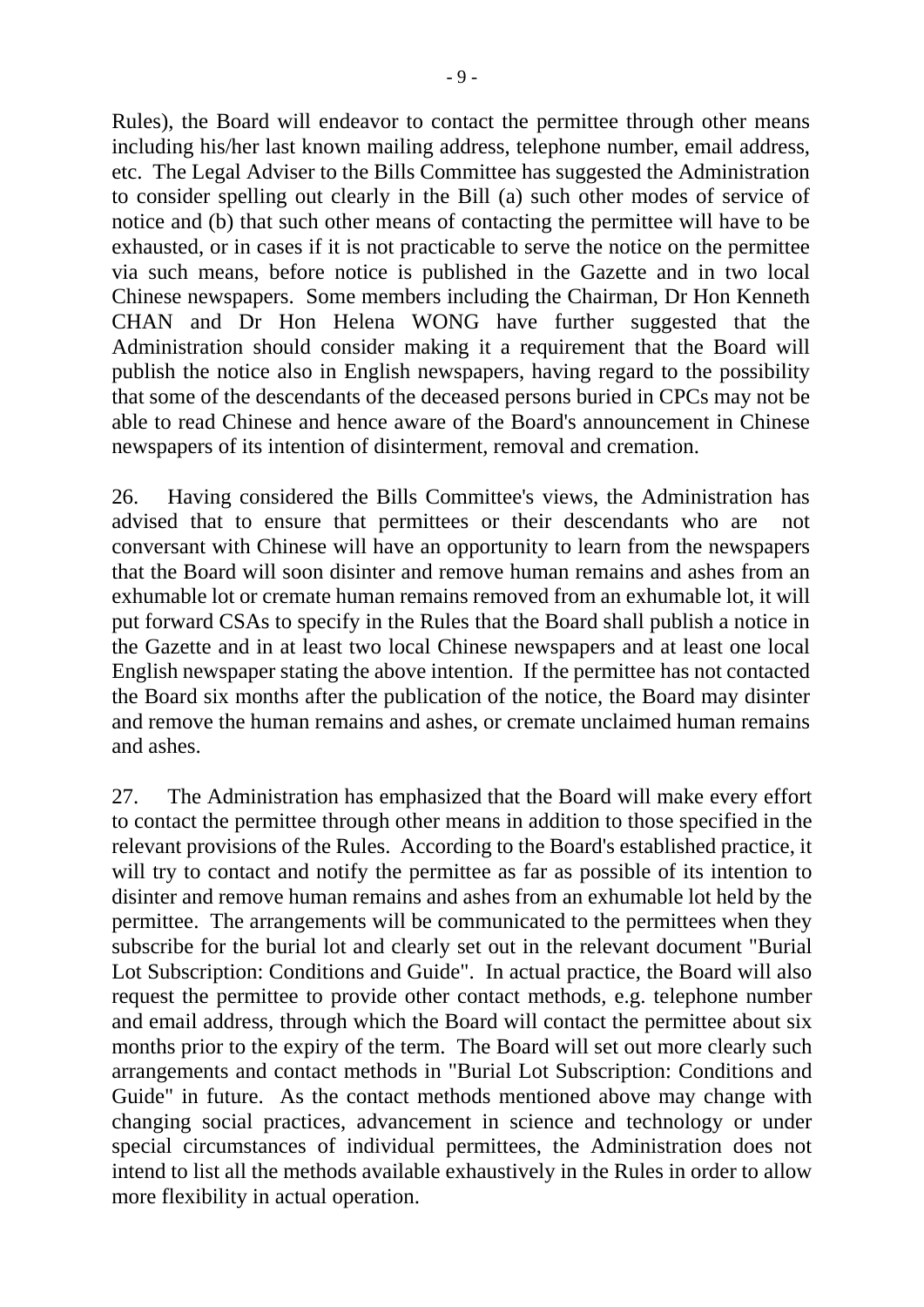28. In response to members' enquiries, the Board has advised that among the 14 500 exhumable lots whose term of use expired between 2008 and 2012, 35 sets of disinterred human remains were not claimed. As at mid-2015, there were about 100 ossuary niches in CPCs still available for storage of skeletal human remains. Based on past data, it is estimated that CPC's existing ossuary niches will be exhausted in less than 10 years. If the Board is empowered to make rules for cremation of unclaimed disinterred human remains in exhumable lots six years after expiry of the service term, the human ashes will be stored with proper records to allow for any future reclaims by permittees. On reclaiming the cremated ashes, the family concerned needs to pay back any costs incurred to the Board arising from the exhumation and cremation of human remains, as well as the subsequent storage fee. According to the current fee schedule of the Board as stipulated in the Third Schedule to the Rules, \$3,000 will be charged for exhumation. The family concerned will also need to pay back the Board the fees charged by FEHD for applying for the "Permit to Remove/Exhume Remains" and the "Cremation of Skeletal Remains", which currently stand at \$120 and \$90 respectively.

#### Expanding the ambit of donations that can be made by the Board

29. Clause 7 of the Bill seeks to expand the ambit of donations which the Board may make to cover charities operating for the benefit of the community of Hong Kong or a particular sector of that community. In response to some members' enquiries, the Administration has explained that as some charities are not operating at a large scale to benefit "the entire community of Hong Kong", it is proposed that the Board may also donate to any charity operating for the benefit of "a particular sector of that community", such as those organizations servicing the ethnic minorities, the elderly or people suffered from a particular type of disability or illness.

30. Some members including the Chairman and Hon IP Kwok-him consider that the drafting of the expression "a particular sector of that community" should be improved to avoid ambiguity and better reflect the policy intent. The Administration has, for clarity sake, taken on board members' suggestion. It will move CSAs so as to spell out clearly in section 7(2) of the Ordinance that the Board may donate to any charity operating for the benefit of the community of Hong Kong or "any sector" of the community.

#### Other issues

#### *Fee for multiple interments or burials*

31. The Bills Committee notes that Schedule 3 to the Rules specifies the fees for, among others, multiple burial (for the second and any subsequent burial) and under which the phrases "each coffin burial" and "each burial or reburial in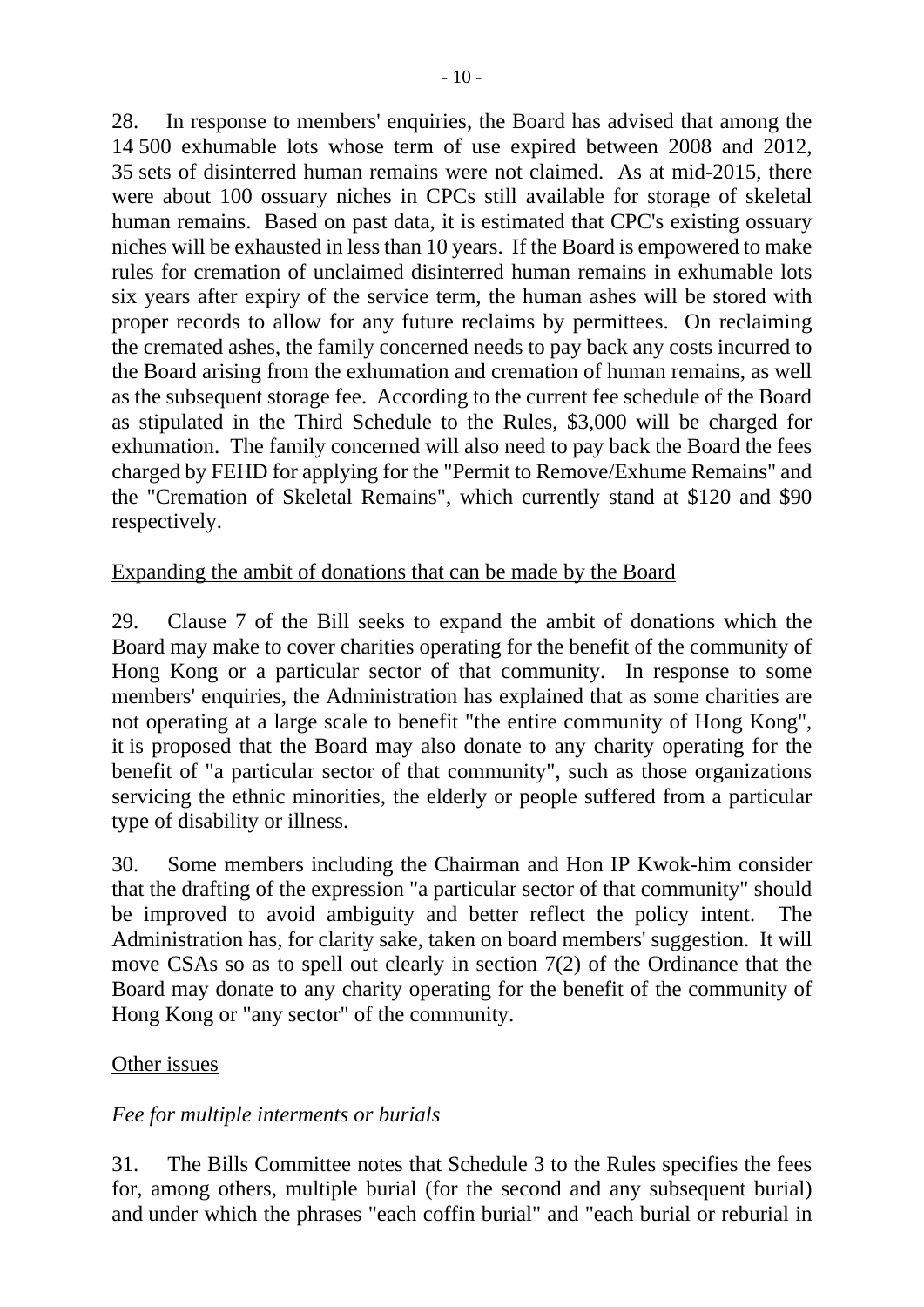urn" ("每次棺材埋葬" and "每次金塔埋葬或再埋葬" in the Chinese text) are used. Some members including the Chairman and Dr Hon Helena WONG have expressed concern that the existing wordings may cause ambiguity in interpretation as the number of set of human remains/skeletal remains/ashes involved in each burial/reburial is not clearly defined. In their views, there is a need to improve the drafting of the phrases in order to enhance clarity and avoid future disputes between the Board and permittees.

32. After considering members' views, the Administration has agreed to move CSAs to stipulate clearly the fee arrangements for multiple interments or burials in the same grave space or urn lot in item 5 of Schedule 3 to the Rules. The proposed new arrangements are as follows -

- (a) for an interment of encoffined human remains, the fee for each set of human remains is HK\$3,600; and
- (b) for a burial or reburial of skeletal remains or ashes in containers, the fee for each set of skeletal remains or ashes is HK\$1,800.

#### *Adoption of the term "terrorist act"*

33. In relation to clause 29 of the Bill which amends rule 23 of the Rules to provide that the Board is not liable for any damage to any part of a cemetery in the event of subsidence, natural disaster, civil commotion, war or terrorist attack, the Legal Adviser to the Bills Committee has pointed out that as the term "terrorist attack" is not defined in any Ordinance of Hong Kong, the use of such a term (which hinges on the liability of the Board) may in future trigger arguments between the Board and permittees. The Chairman considers that for the sake of clarity, the Administration should consider spelling out the meaning of "terrorist attack" in the Bill or draw reference to the definition of "terrorist act" under section 2(1) of the United Nations (Anti-Terrorism Measures) Ordinance (Cap. 575) which are adopted in other Ordinances. The Administration has agreed to move CSAs to adopt the term "terrorist act" in clause 29 of the Bill.

#### *The Board's liability in cases of subsidence or damage*

34. Some members including the Chairman, Hon Cyd HO, Hon YIU Si-wing and Hon CHAN Chi-chuen have asked if subsidence is caused by excavation works as required by the Board or poor design and maintenance of facilities in CPCs or otherwise caused by the negligence of the Board or its servants or agents, whether the Board will be liable to pay compensation for damage to any grave space, urn lot or niche; or, if the subsidence is caused by a third party, whether the Board will hold that third party liable.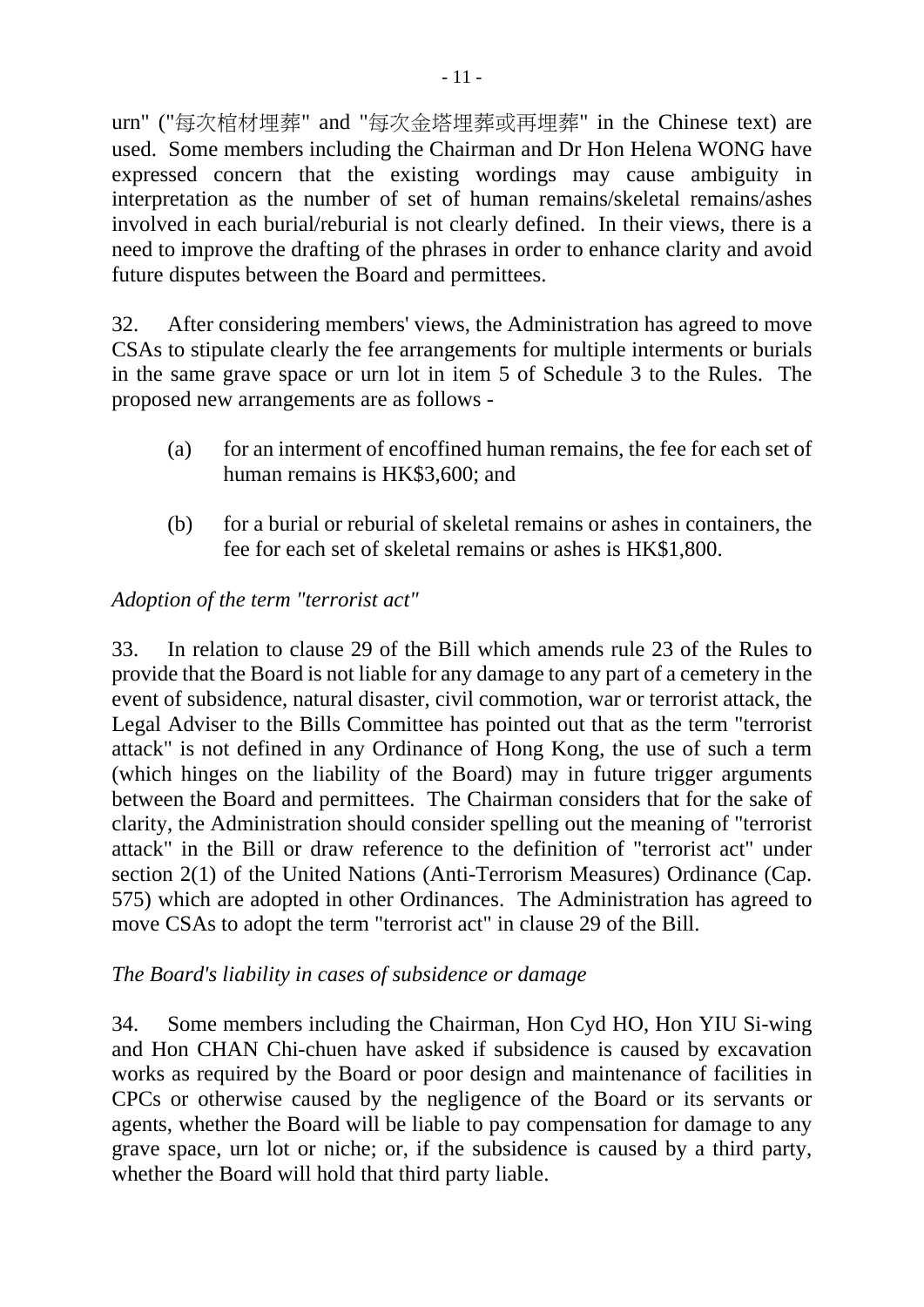35. The Administration has explained to the Bills Committee that the Board has all along made its best endeavour to prevent subsidence within its cemeteries. Different preventive measures are taken by the Board for this purpose. In general, development projects in the cemeteries are designed and carried out by qualified professionals and are subject to approval by relevant authorities in order to ensure that the facilities built by the Board are sound and up to standard. This should effectively avoid subsistence arising from defective design or planning problem. Relevant works on the burial lot are also carried out by the Board's term contractors or registered stonemasons. They are required to act cautiously and provide protection to avoid damages to neighbouring lots in accordance with the contractual requirements and relevant guidelines issued by the Board. If the Board's appointed contractors or the registered stonemason appointed by a permittee cause subsidence to a lot, the Board will hold the contractor or the registered stonemason liable and will request them to rectify the subsidence after seeking permission/consent from the permittee of the affected lot. These apart, the Board has also adopted a performance management system to monitor the performance of its term contractors and registered stonemasons. There has been regular patrol by cemetery staff in the cemeteries. Should there be any signs of subsidence in a lot, cemeteries staff would take photos of the subsided lot and inform the permittee to take necessary action. The Board will keep record of subsidence and monitor the situation to avoid causing damages to its neighbouring lots.

36. The Administration has further advised that although the Board gives no warranty against damages in the event of subsidence and shall not be liable for any compensation for the resulting disturbance to any grave under the existing rule 23 of the Rules, it is prepared to provide assistance to the affected permittees in the event of subsistence.

37. The Bills Committee notes that the proposed amended rule 22(3) of the Rules also relates to damage liabilities of the Board, which stipulates that "every monument, headstone, tablet, railing, fence, enclosure and every other commemorative article, whether movable or immovable, which is placed at any grave space, urn lot or niche is to be placed there at the sole risk of the permittee, and the Board is not liable for any loss or damage to it". Hon Cyd HO and Hon CHAN Chi-chuen have expressed concern as to whether the Board will be liable for any loss of mementos or damage to any grave space, urn lot or niche arising from any cause, including such as criminal damage or "tomb/grave raid (盜墓 )" as a result of the Board's failure to discharge its operation and management responsibilities properly or negligence of/errors committed by the Board or its cemetery servants or agents in ensuring the security of CPCs.

38. In response to the Bills Committee's enquiries about the Board's liability against loss or damage under the above circumstances, the Administration has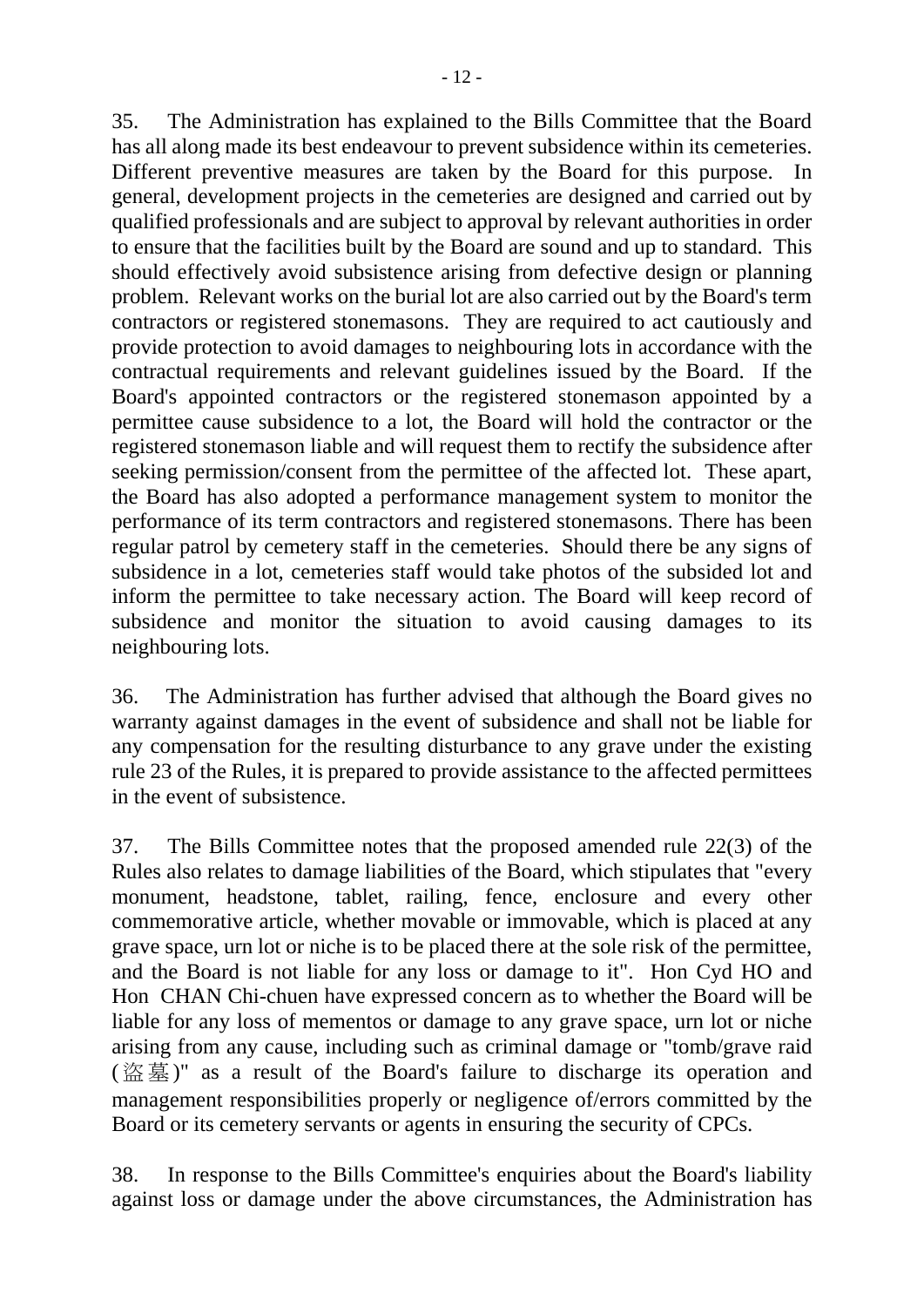advised that under the prevailing rule 22 of the Rules, the Board shall not be liable to any loss or damage to the items, whether movable or immovable, which are placed at any grave, urn space or niche. This is conveyed to the permittees and stated clearly in the relevant documents when they subscribe for the burial lot or urn space or niche. That said, the Board has always made its best endeavour to maintain order and security through regular patrol in the cemeteries. It will take immediate action should there be any irregularities. So far, there has never been any case of tomb or grave raid recorded in the four CPCs.

#### **Committee Stage amendments**

39. As mentioned in paragraphs 14, 26, 30, 32 and 33 above, the Administration will move a number of CSAs to the Bill to further enhance the clarity in presentation of the relevant provisions. A full set of the draft CSAs to be moved by the Administration is in **Appendix II**. Members raise no objection to these CSAs.

40. The Bills Committee will not propose any CSAs to the Bill.

#### **Resumption of Second Reading debate**

41. The Bills Committee raises no objection to the resumption of the Second Reading debate on the Bill at the Council meeting of 20 April 2016, subject to the moving of CSAs by the Administration.

#### **Advice sought**

42. Members are invited to note the deliberations of the Bills Committee.

Council Business Division 2 Legislative Council Secretariat 16 March 2016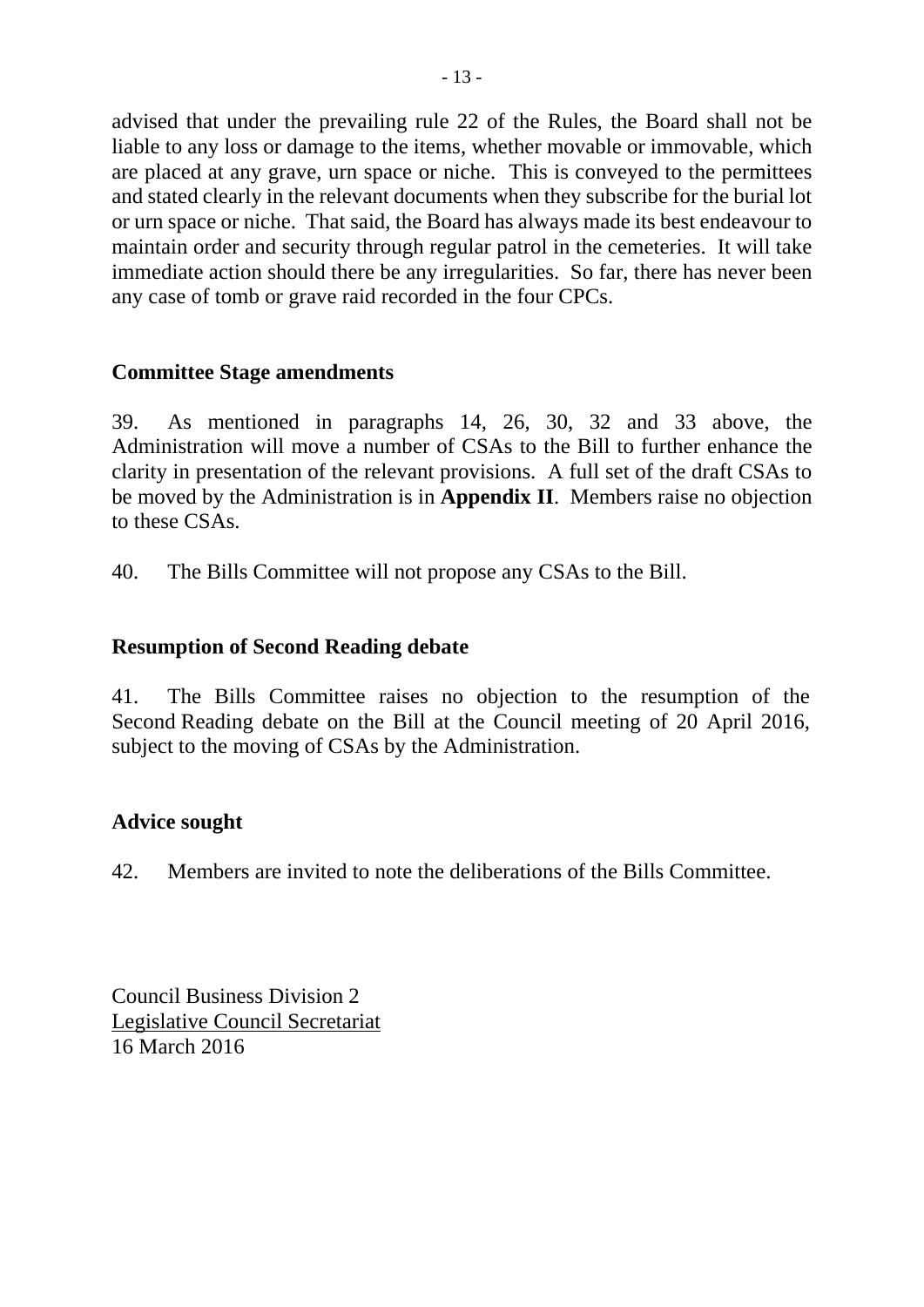### **Appendix I**

#### **Bills Committee on Chinese Permanent Cemeteries (Amendment) Bill 2015**

# **Membership list**

| <b>Chairman</b> | Hon Steven HO Chun-yin, BBS                                                                                                                                                                                                                                                                    |  |  |
|-----------------|------------------------------------------------------------------------------------------------------------------------------------------------------------------------------------------------------------------------------------------------------------------------------------------------|--|--|
| <b>Members</b>  | Hon WONG Kwok-hing, BBS, MH<br>Hon Cyd HO Sau-lan, JP<br>Hon IP Kwok-him, GBS, JP<br>Hon YIU Si-wing, BBS<br>Hon MA Fung-kwok, SBS, JP<br>Hon CHAN Chi-chuen<br>Dr Hon Kenneth CHAN Ka-lok<br>Dr Hon Helena WONG Pik-wan<br>Hon Christopher CHUNG Shu-kun, BBS, MH, JP<br>(Total : 10 members) |  |  |
| <b>Clerk</b>    | Miss Josephine SO                                                                                                                                                                                                                                                                              |  |  |
|                 | <b>Legal Adviser</b> Ms Vanessa CHENG                                                                                                                                                                                                                                                          |  |  |
| <b>Date</b>     | 27 October 2015                                                                                                                                                                                                                                                                                |  |  |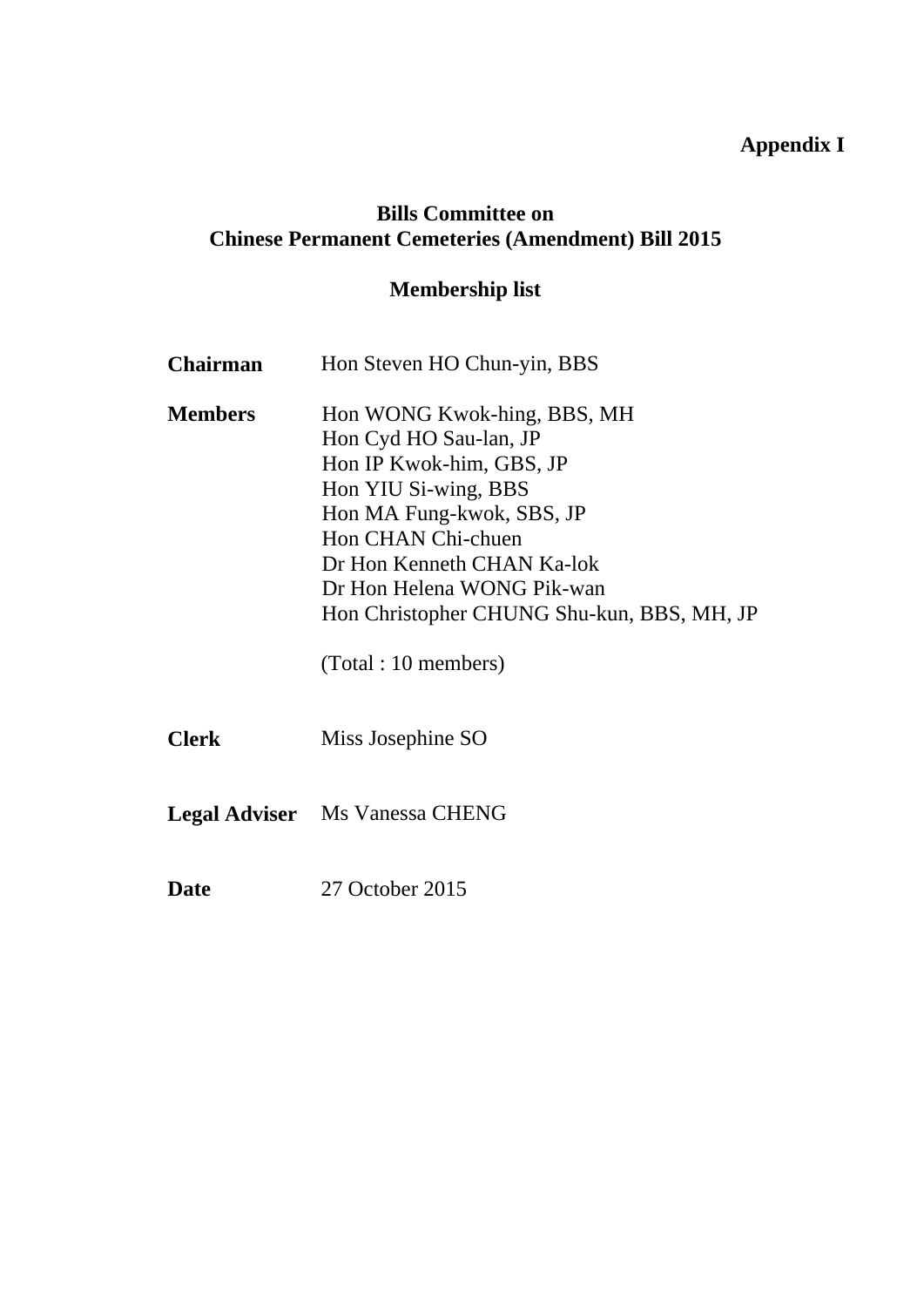## **Appendix II**

Chinese Permanent Cemeteries (Amendment) Bill 2015

## **Committee Stage**

### Amendments to be moved by the Secretary for Home Affairs

| <b>Clause</b> | <b>Amendment Proposed</b>                                                                                       |
|---------------|-----------------------------------------------------------------------------------------------------------------|
| 5(3)          | By deleting "rule 3" and substituting "rule $3(1)$ ".                                                           |
| 7             | By deleting "a particular" and substituting "any".                                                              |
| 10            | By adding before subclause $(1)$ —<br>" $(1A)$ Rule 3—<br>Renumber the rule as rule $3(1)$ .".                  |
| 10(1)         | By deleting "Rule 3," and substituting "Rule $3(1)$ ,".                                                         |
|               | $10(2)$ to $(11)$ By deleting "Rule 3" and substituting "Rule 3(1)".                                            |
| 10            | By adding—<br>" $(12)$ After rule 3(1)—<br>Add                                                                  |
|               | In determining a relationship between 2 persons for<br>(2)<br>the purposes of these rules—                      |
|               | a child of a person includes—<br>(a)                                                                            |
|               | (i) a child of the person born out of wedlock;                                                                  |
|               | an adopted child of the person; and<br>(ii)                                                                     |
|               | a step-child of the person; and<br>(iii)                                                                        |
|               | a half-blood brother or sister of a person is to be<br>(b)<br>treated as a brother or sister of the person.".". |